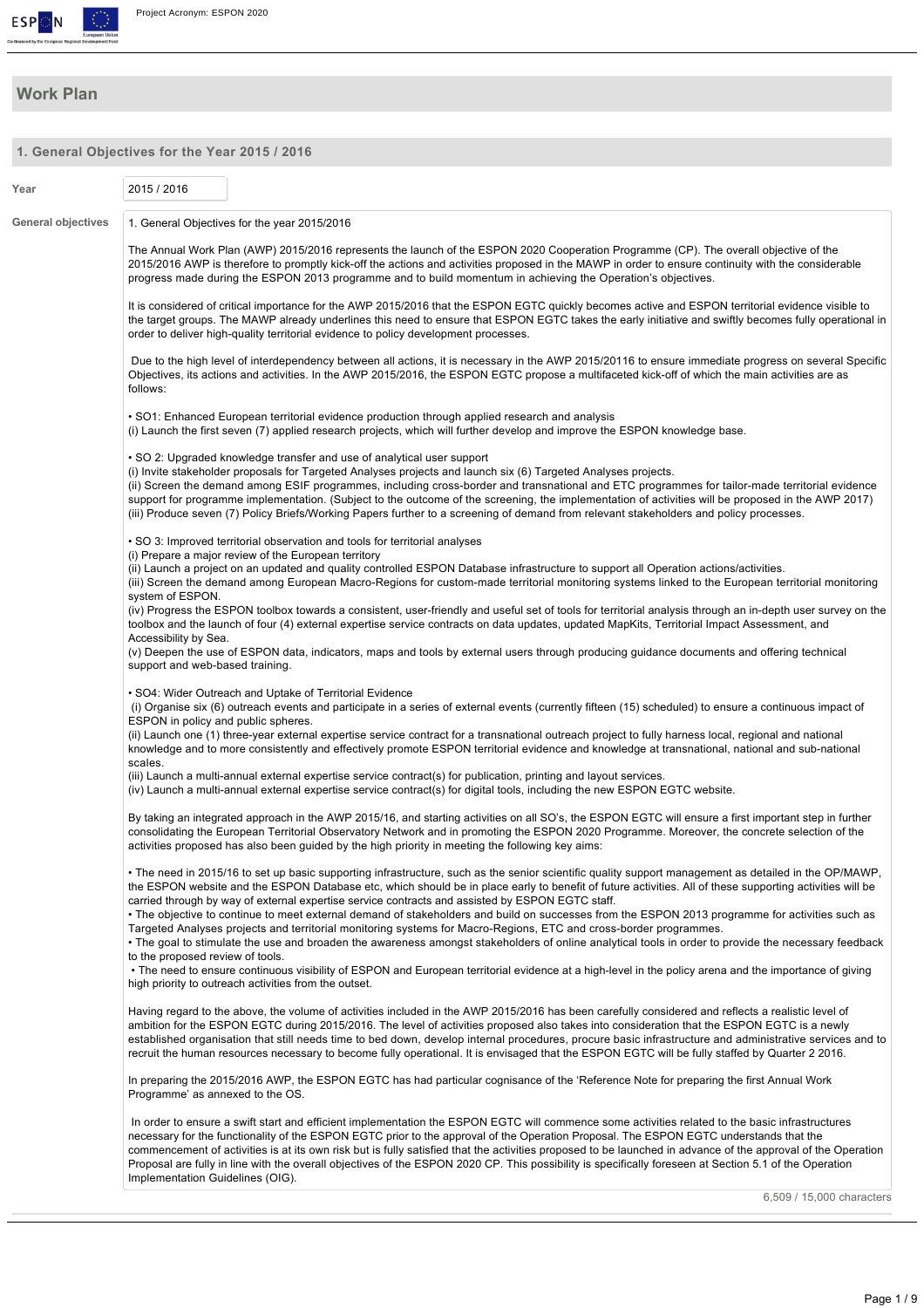

# **2. Activities proposed**

| 2.1        |               | European wide, comparable information and evidence on territorial potentials and challenges focusing on opportunities for success for the<br>development of regions and cities                                                                                                                                                                                                                                                                                                                                                                                                                                                                                                                                                                                                                                                                                                                                                                                                                                                                                                                                                                                                                                                                                                                                                                                                                                                                                                                                                                                                                                                                         |
|------------|---------------|--------------------------------------------------------------------------------------------------------------------------------------------------------------------------------------------------------------------------------------------------------------------------------------------------------------------------------------------------------------------------------------------------------------------------------------------------------------------------------------------------------------------------------------------------------------------------------------------------------------------------------------------------------------------------------------------------------------------------------------------------------------------------------------------------------------------------------------------------------------------------------------------------------------------------------------------------------------------------------------------------------------------------------------------------------------------------------------------------------------------------------------------------------------------------------------------------------------------------------------------------------------------------------------------------------------------------------------------------------------------------------------------------------------------------------------------------------------------------------------------------------------------------------------------------------------------------------------------------------------------------------------------------------|
| Activities | <b>Number</b> | <b>Name and Description</b>                                                                                                                                                                                                                                                                                                                                                                                                                                                                                                                                                                                                                                                                                                                                                                                                                                                                                                                                                                                                                                                                                                                                                                                                                                                                                                                                                                                                                                                                                                                                                                                                                            |
|            |               | Applied Research projects                                                                                                                                                                                                                                                                                                                                                                                                                                                                                                                                                                                                                                                                                                                                                                                                                                                                                                                                                                                                                                                                                                                                                                                                                                                                                                                                                                                                                                                                                                                                                                                                                              |
|            |               | (i) Launch Seven (7) Applied Research Projects (External Expertise Service Contracts, Maximum Contracted value €4,500,000):<br>The ESPON EGTC has carefully considered the fourteen applied research themes which have been annexed to the OS and the<br>substantial consultation effort (as detailed in the 'Third Issue Paper on Applied Research Activities under Specific Objective 1'<br>annexed to the Reference Note) which has been undertaken by the MC in defining and describing potential themes for the first<br>round of Applied Research projects.                                                                                                                                                                                                                                                                                                                                                                                                                                                                                                                                                                                                                                                                                                                                                                                                                                                                                                                                                                                                                                                                                      |
|            |               | Following an intensive consideration by the ESPON EGTC of these potential thematic areas, seven (7) Applied Research projects<br>have now been selected and are proposed for implementation during the AWP 2015/2016. The remaining balance of themes will<br>be reconsidered in the context of future AWPs, in consultation with the MC. The rationale and criteria used in selecting the correct<br>mix of seven applied research projects for the first AWP 2015/2016 is fully elaborated in Annex 1. The ESPON EGTC is confident<br>that these seven projects offer the optimum selection to be implemented in the short-to-medium term, particularly in respect of:                                                                                                                                                                                                                                                                                                                                                                                                                                                                                                                                                                                                                                                                                                                                                                                                                                                                                                                                                                               |
|            |               | • Prominence of the theme in the current European policy context;<br>• Relevance for development in mid-/long-term perspective (e.g. 7th Cohesion Report, Investment Plan for Europe, EU Cohesion<br>Policy after 2020, Europe 2020 Strategy and Territorial Agenda 2020);<br>• Data availability for European coverage;<br>• Existence of similar or recent research/similar activity ongoing outside ESPON; • Priority in JWG screening process.                                                                                                                                                                                                                                                                                                                                                                                                                                                                                                                                                                                                                                                                                                                                                                                                                                                                                                                                                                                                                                                                                                                                                                                                     |
|            |               | The proposed thematic focus for each selected project, as elaborated in detail in Annex 1 (i.e. background, key policy questions,<br>expected results, project budget and governance), shall be as follows:                                                                                                                                                                                                                                                                                                                                                                                                                                                                                                                                                                                                                                                                                                                                                                                                                                                                                                                                                                                                                                                                                                                                                                                                                                                                                                                                                                                                                                            |
|            |               | 1. The Geography of New Employment Dynamics in Europe (Estimated Contracted value €400,000/12 month implementation).<br>2. The world in Europe, global FDI flows towards Europe (Estimated Contracted value €700,000/18 month implementation). 3.<br>SMEs in European Regions and Cities (Estimated Contracted value €500,000/18 month implementation).<br>4. Territories and thee low-carbon economy approach (Estimated Contracted value €700,000/18 month implementation).<br>5. Inner peripheries: National territories facing challenges of access to basic services of general interest (Estimated Contracted<br>value €800,000/18 month implementation).<br>6. Possible European Territorial Futures (Estimated Contracted value €500,000/18 month implementation).                                                                                                                                                                                                                                                                                                                                                                                                                                                                                                                                                                                                                                                                                                                                                                                                                                                                             |
|            |               | 7. Territorial governance and spatial planning systems in Europe (Estimated Contracted value €900,000/24 month<br>implementation).<br>The total funding envelope proposed for the seven selected Applied Research projects is $64,800,000$ (including a reserve). The<br>ESPON EGTC has thoroughly considered the financial need related to the envisaged research resources needed for each theme<br>to reply to the policy questions posed. In judging this, the ESPON EGTC took the life span of the activity, the difficulty/complexity of                                                                                                                                                                                                                                                                                                                                                                                                                                                                                                                                                                                                                                                                                                                                                                                                                                                                                                                                                                                                                                                                                                         |
|            | 2.1.a         | the research demand, the availability of necessary data and the number of case studies envisaged into consideration.<br>Each of the projects will be implemented by way of an external expertise service contract procured via an open EU wide tendering<br>procedure. Comprehensive terms of reference will be elaborated by the ESPON EGTC, including technical and financial<br>specifications. It is envisaged that calls for tenders will be launched in Quarter 4 2015 and widely disseminated to inform potential<br>service providers. In order to ensure the most qualified, suitable and appropriate researchers and experts in the field are<br>contracted the selection criteria and public procurement specific measures as outlined in the MAWP shall be applied.                                                                                                                                                                                                                                                                                                                                                                                                                                                                                                                                                                                                                                                                                                                                                                                                                                                                        |
|            |               | The PST members to be selected by the MC and EC for each Applied Research project during the approval process for this AWP<br>shall be involved in reviewing the terms of reference for each project and in the evaluation process. Following evaluation of the<br>tender offers, the service contracts are anticipated to be launched in Quarter 2 2016. As indicated in Annex 1, each project will have<br>varying implementation times ranging between 12 and 24 months. However, the majority shall be implemented in 18 months. The<br>terms of reference will be carefully designed and the contracts managed in order to ensure interim and/or final results will be<br>available by early or mid 2017 in order to contribute to relevant policy processes/documents and other actions/activities envisaged<br>under each SO.                                                                                                                                                                                                                                                                                                                                                                                                                                                                                                                                                                                                                                                                                                                                                                                                                   |
|            |               | The primary target group addressed by the Applied Research projects are policymakers and practitioners at European and<br>national level responsible for territorial development, planning, policies and perspectives, including authorities implementing ESIF<br>programmes. The territorial evidence resulting from the applied research is demanded by the ESPON 2020 Monitoring Committee<br>and the European Commission making them clear recipients. Moreover, once the new evidence is available it will be promoted<br>and used by managing authorities of other European funding programmes as well as stakeholders in targeted analyses projects.<br>A secondary tier target group consisting of policy officers and planners in regional and local authorities as well as EU<br>organisations and academia in the field of territorial development and research, shall also be addressed. Here again, the new<br>evidence will support the benchmarking of regions and municipalities in the European context which is helpful for regional/local<br>policy development e.g. DG Regional and Urban Policy, European Parliament, Committee of the Regions, national ministries and<br>regional authorities with responsibilities for territorial development and cohesion, spatial planning policies, etc. Moreover,<br>European level umbrella organisations representing groupings of regions and municipalities will benefit such as CEMR,<br>Eurocities, CPMR, RED, MOT, AEBR, etc. Likewise, scientists, teachers and students can benefit from the new evidence produced<br>as an an important source of analytical data and evidence. |
|            |               | The key results expected from the mix of activities proposed under SO1 for the AWP 2015/2016 is to achieve a better<br>understanding of current structures, medium and long term European territorial trends, potentials and challenges in the selected<br>thematic areas and a better understanding of future perspectives for Europe through forecasting on currently relevant policy issues<br>(i.e. property markets collapse; circular economies and renewable energy)                                                                                                                                                                                                                                                                                                                                                                                                                                                                                                                                                                                                                                                                                                                                                                                                                                                                                                                                                                                                                                                                                                                                                                            |
|            |               | In-house EGTC staff will be extensively involved in managing and coordinating all Applied Research projects, including drafting<br>terms or reference, undertaking evaluations of tenders; liaising with service providers, providing technical and policy advice,                                                                                                                                                                                                                                                                                                                                                                                                                                                                                                                                                                                                                                                                                                                                                                                                                                                                                                                                                                                                                                                                                                                                                                                                                                                                                                                                                                                     |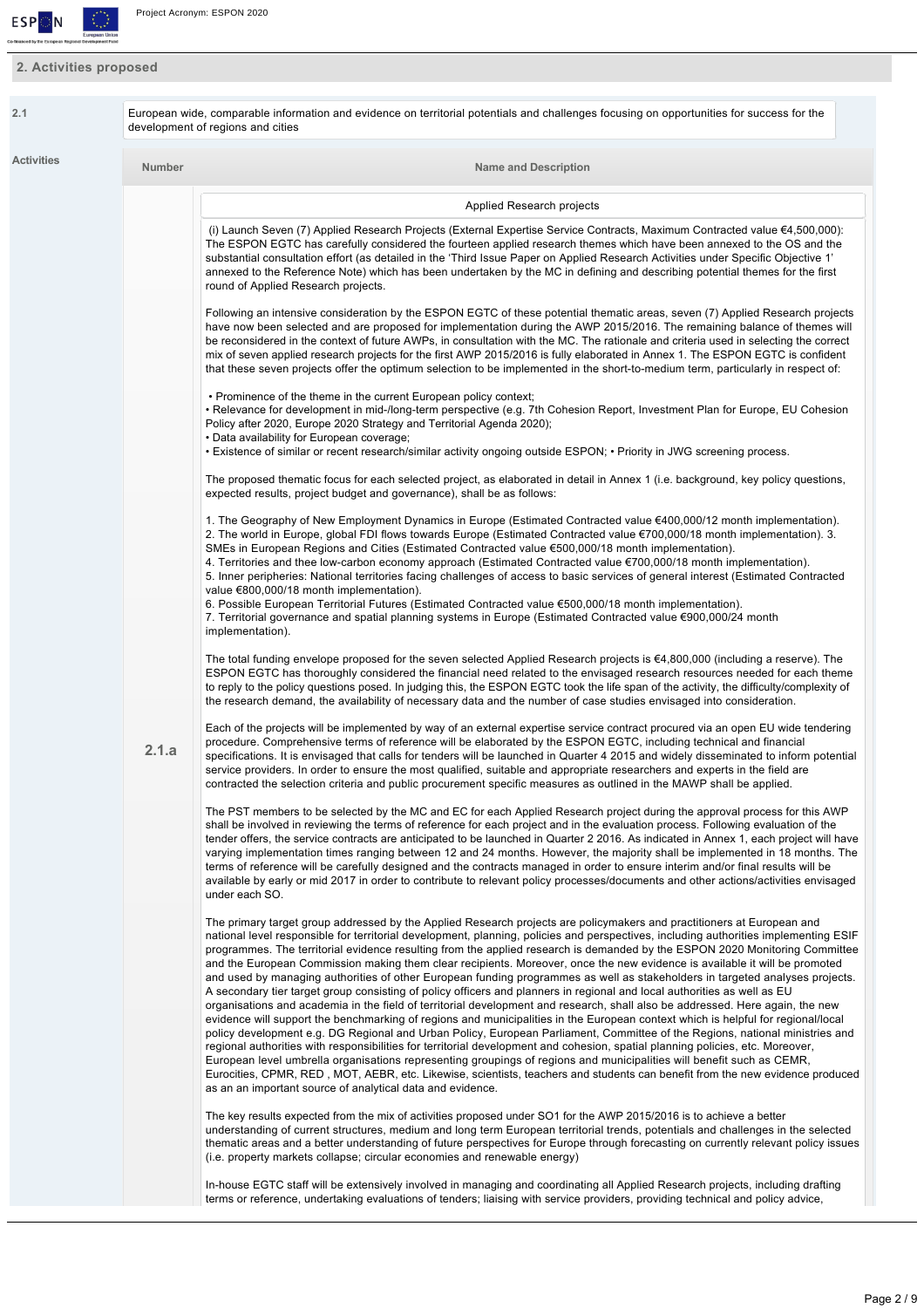

| <b>Number</b> | Name and Description                                                                                                                                                                                                                                                                                                                                                                                                                                                                                                                                                                                                                                                                                                                           |
|---------------|------------------------------------------------------------------------------------------------------------------------------------------------------------------------------------------------------------------------------------------------------------------------------------------------------------------------------------------------------------------------------------------------------------------------------------------------------------------------------------------------------------------------------------------------------------------------------------------------------------------------------------------------------------------------------------------------------------------------------------------------|
|               | organising PST meetings and collating feedback; evaluating deliveries; and generally ensuring a high-quality deliveries in<br>accordance with the terms of reference. In terms of scientific quality, the senior scientific external support (see below) will be<br>involved once in place. Under the overall responsibility of the Director, the Head of Unit and six project experts will be responsible<br>for these tasks, coupled closely with financial and administration staff to ensure impeccable public procurement and project<br>management. The repartition of responsibilities in respect of the management and coordination of all applied research projects<br>will be decided at the operational level by the Heads of Unit. |
|               | 7.561 / 15.000 characters                                                                                                                                                                                                                                                                                                                                                                                                                                                                                                                                                                                                                                                                                                                      |

|                   | Targeted analyses |                                                                                                                                                                                                                                                                                                                                                                                                                                                                                                                                                                                                                                                                                                                                                                                                                                                                                                                                                                                                                                                                                                                                               |
|-------------------|-------------------|-----------------------------------------------------------------------------------------------------------------------------------------------------------------------------------------------------------------------------------------------------------------------------------------------------------------------------------------------------------------------------------------------------------------------------------------------------------------------------------------------------------------------------------------------------------------------------------------------------------------------------------------------------------------------------------------------------------------------------------------------------------------------------------------------------------------------------------------------------------------------------------------------------------------------------------------------------------------------------------------------------------------------------------------------------------------------------------------------------------------------------------------------|
| <b>Activities</b> | <b>Number</b>     | <b>Name and Description</b>                                                                                                                                                                                                                                                                                                                                                                                                                                                                                                                                                                                                                                                                                                                                                                                                                                                                                                                                                                                                                                                                                                                   |
|                   |                   | <b>Targeted Analyses Projects</b>                                                                                                                                                                                                                                                                                                                                                                                                                                                                                                                                                                                                                                                                                                                                                                                                                                                                                                                                                                                                                                                                                                             |
|                   |                   | Launch Six (6) Targeted Analyses Projects on Selected Thematic Areas (External Expertise Service Contracts, Maximum<br>Contracted value c. €1,500,000): The MAWP sets out the process by which Targeted Analysis projects will be selected and<br>implemented. Following the approval of the Operation Proposal by the MC, the ESPON EGTC will immediately widely promote the<br>opportunity for stakeholders to submit proposals for Targeted Analyses projects. A standard digital submission template shall<br>also be made available for download on the ESPON website. Potential stakeholders will be advised that the first cut-off point for<br>the evaluation of proposals by the ESPON EGTC is scheduled for 31st of December 2015. However, potential stakeholders will<br>also be informed that the opportunity to submit proposals will remain continuously open throughout the coming years for future<br>consideration with two submission deadlines per year. ESPON EGTC staff will be constantly available to answer any technical<br>queries from potential stakeholders.                                                    |
|                   | 2.2.a             | It is proposed that the first round of proposals received will be evaluated during January 2016 (i.e. eligibility check, selection<br>criteria etc as set out in the MAWP). Following this evaluation procedure, detailed terms of reference shall be developed for<br>selected proposals (based on the proposals of the selected stakeholders) during February/March with calls for tenders opened<br>early April 2016. A deadline for receipt of tender offers set for the end of May/early June. Following the closure of the tendering<br>period, tenders will be evaluated during June where the stakeholders will be involved giving advice. It is intended that the<br>contracting of the first-round of winning service providers and the kick-off of the first Targeted Analyses projects will commence by<br>the end of July 2016. The same process as above will be repeated for the second round of Targeted Analyses projects following<br>the next cut-off point in June 2016 leading to contracting of the winning service providers and the kick-off of Targeted Analyses<br>projects commencing by the end of December 2016. |
|                   |                   | In accordance with the MAWP, it is proposed that a total of six (6) Targeted Analyses projects shall be launched in 2016. It is<br>proposed that three (3) proposals will be selected in each round. However, the precise split will be dependent on the quality of the<br>proposals and tender offers received. Stakeholders who submit proposals but are unsuccessful in the evaluation process will be<br>encouraged to resubmit and ESPON EGTC will provide support and assistance in preparing the resubmission.                                                                                                                                                                                                                                                                                                                                                                                                                                                                                                                                                                                                                         |
|                   |                   | The budget allocation for the implementation of Target Analyses external expertise service contracts in the AWP 2015/2016 will be<br>dependent on the scope of the stakeholder proposals received. However, it is proposed that Targeted Analyses projects shall<br>have an average value of €250,000. Therefore an overall budget of €1,500,000 has been set-aside for these activities.                                                                                                                                                                                                                                                                                                                                                                                                                                                                                                                                                                                                                                                                                                                                                     |
|                   |                   | Targeted Analyses projects will typically aim to have a twelve month implementation period which will result in the first final results<br>being available in the second half of 2017. The main target group shall be stakeholders at national, regional and local level.                                                                                                                                                                                                                                                                                                                                                                                                                                                                                                                                                                                                                                                                                                                                                                                                                                                                     |
|                   |                   | The key results expected to be achieved Targeted Analyses projects in the AWP 2015/2016 shall be to extend the use of European<br>territorial evidence in concrete policy development at national, regional and local level including, for example, national territorial<br>development plans and regional spatial strategies. Policymakers at European, national, regional and local level as well as<br>authorities implementing European Funding programmes, in particular, policy officers and practitioners from national, regional<br>and local authorities selected for Targeted Analyses projects will be target groups and who will become actively engaged in<br>activities and outputs actively tailored to their policy needs. The same will be the case for officers working in European funding<br>programme Managing Authorities and programme secretariats.                                                                                                                                                                                                                                                                   |
|                   |                   | 4,075 / 15,000 characters                                                                                                                                                                                                                                                                                                                                                                                                                                                                                                                                                                                                                                                                                                                                                                                                                                                                                                                                                                                                                                                                                                                     |
|                   |                   | <b>Targeted Evidence Support</b>                                                                                                                                                                                                                                                                                                                                                                                                                                                                                                                                                                                                                                                                                                                                                                                                                                                                                                                                                                                                                                                                                                              |
|                   | 2.2.b             | Launch one (1) survey of demand for territorial evidence support for European funding Programmes (In-House ESPON EGTC<br>staff): The ESPON EGTC shall launch a stakeholder consultation process in Quarter 4 2015 to ascertain the level of demand from<br>ESIF programmes for bespoke territorial evidence packs or fact sheets to help support their programme implementation. The<br>consultation process shall be completed by Quarter 2 2016 and a full report included in the first Progress Report in April 2016. The<br>results of this report shall to inform the discussions between the MC and the ESPON EGTC on the preparation of the 2017 AWP<br>and the activities to be progressed under this action in order to better integrate the territorial dimension in the implementation of<br>European funding programmes.                                                                                                                                                                                                                                                                                                          |
|                   |                   | 786 / 15,000 characters                                                                                                                                                                                                                                                                                                                                                                                                                                                                                                                                                                                                                                                                                                                                                                                                                                                                                                                                                                                                                                                                                                                       |

|                   |        | Thematic papers, on specific thematic areas in response to stakeholder demand |
|-------------------|--------|-------------------------------------------------------------------------------|
| <b>Activities</b> | Number | Name and Description                                                          |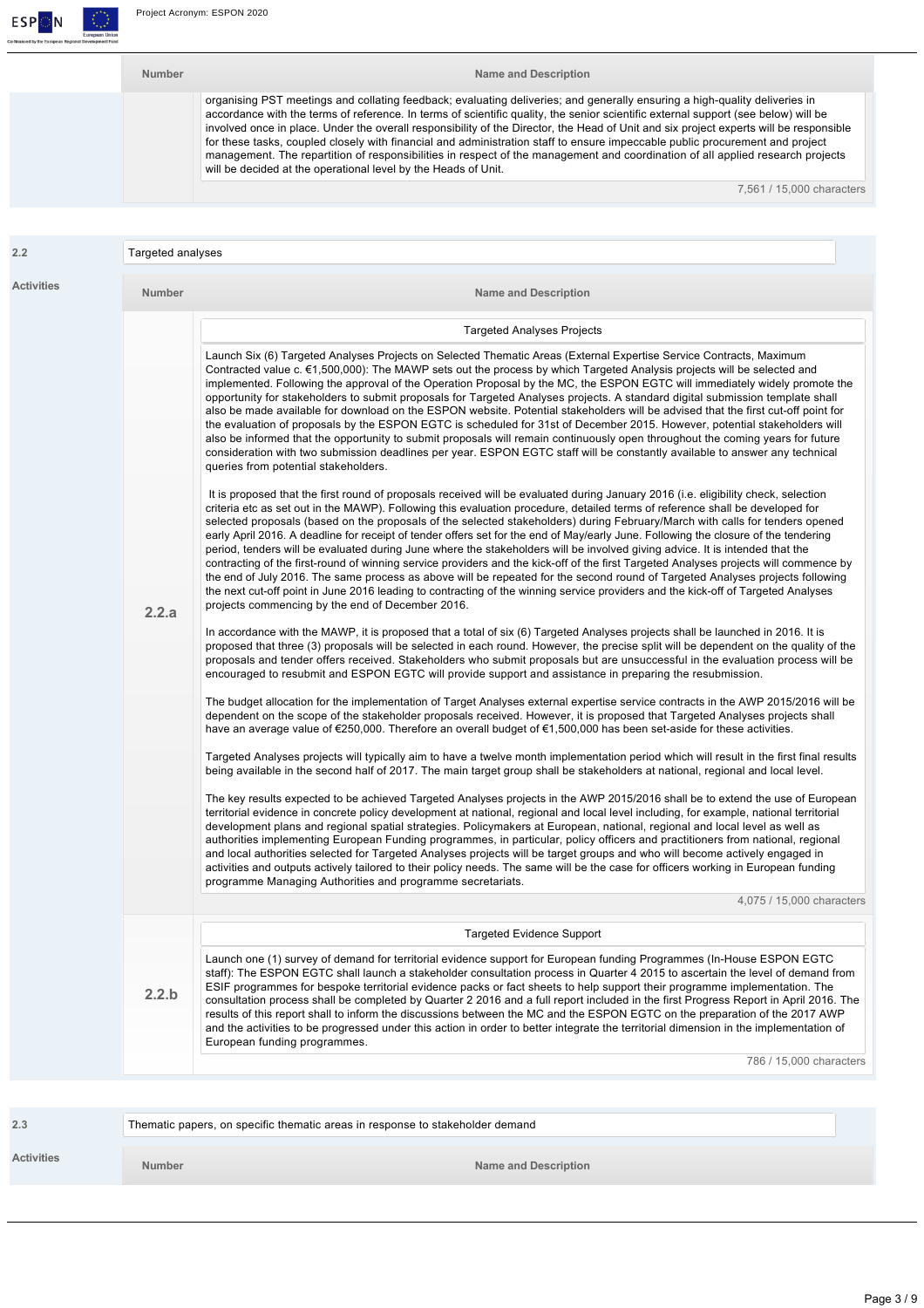

| 2.4               | Territorial observation/reporting |                                                                                                                                                                                                                                                                                                                                                                                                                                                                                                                                                                                                                                                                                                                                                                                                                                                                                                           |  |
|-------------------|-----------------------------------|-----------------------------------------------------------------------------------------------------------------------------------------------------------------------------------------------------------------------------------------------------------------------------------------------------------------------------------------------------------------------------------------------------------------------------------------------------------------------------------------------------------------------------------------------------------------------------------------------------------------------------------------------------------------------------------------------------------------------------------------------------------------------------------------------------------------------------------------------------------------------------------------------------------|--|
| <b>Activities</b> | Number                            | <b>Name and Description</b>                                                                                                                                                                                                                                                                                                                                                                                                                                                                                                                                                                                                                                                                                                                                                                                                                                                                               |  |
|                   |                                   | <b>Territorial Observations &amp; Reporting</b>                                                                                                                                                                                                                                                                                                                                                                                                                                                                                                                                                                                                                                                                                                                                                                                                                                                           |  |
|                   |                                   | Prepare a Major Review of the EU Territory (In-House EGTC Staff & External Expertise Service Contract, Maximum Contracted value<br>€50,000):                                                                                                                                                                                                                                                                                                                                                                                                                                                                                                                                                                                                                                                                                                                                                              |  |
|                   | 2.4.a                             | The purpose of this activity shall be to prepare a review to input into and inform the political discussions around the European<br>Commission's 7th Cohesion Report which is currently scheduled for late 2017/early 2018. The ESPON EGTC shall launch a call<br>for tender and implement a service contract for external expertise support for the preparation of this review. It is estimated that the<br>call for tenders will be launched in Quarter 2/3 2016 with an implementation time of approximately nine months. In-house EGTC<br>staff will work closely with the selected service provider and provide assistance to ensure a high quality delivery. Furthermore, the<br>ESPON EGTC will liaise closely with European Commission DG Regional and Urban Policy throughout 2016 to ascertain key<br>territorial evidence needs. The final delivery is currently scheduled for Quarter 2 2017. |  |
|                   |                                   | The key results anticipated from this activity shall be to provided updated time-series information at European level on territorial<br>dynamics related a range of policy relevant topics for the Cohesion Report 2017.                                                                                                                                                                                                                                                                                                                                                                                                                                                                                                                                                                                                                                                                                  |  |
|                   |                                   | 1,211 / 15,000 characters                                                                                                                                                                                                                                                                                                                                                                                                                                                                                                                                                                                                                                                                                                                                                                                                                                                                                 |  |

| 2.5        | Tools for territorial analyses |                      |
|------------|--------------------------------|----------------------|
| Activities | <b>Number</b>                  | Name and Description |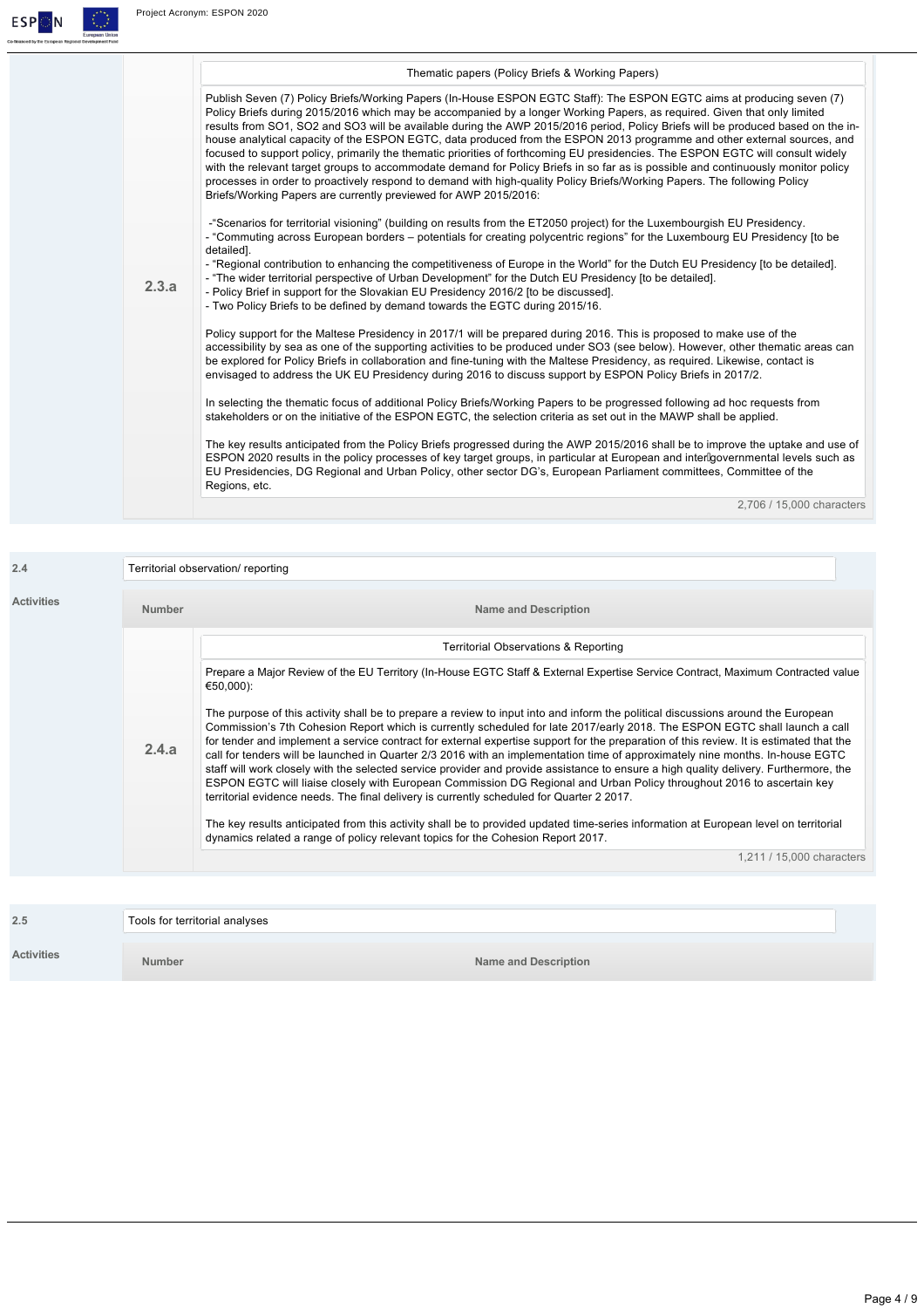$\begin{array}{c|c|c|c} \textbf{E} & \textbf{S} & \textbf{P} & \textbf{P} & \textbf{P} & \textbf{P} & \textbf{P} & \textbf{P} & \textbf{P} & \textbf{P} & \textbf{P} & \textbf{P} & \textbf{P} & \textbf{P} & \textbf{P} & \textbf{P} & \textbf{P} & \textbf{P} & \textbf{P} & \textbf{P} & \textbf{P} & \textbf{P} & \textbf{P} & \textbf{P} & \textbf{P} & \textbf{P} & \textbf{P} & \textbf{P} & \textbf{P} & \textbf{$ 

.<br>Co-fin

|       | Develop Tools for Territorial Analysis                                                                                                                                                                                                                                                                                                                                                                                                                                                                                                                                                                                                                                                                                                                                                                                                                                                                                                                                                                                                                                                   |
|-------|------------------------------------------------------------------------------------------------------------------------------------------------------------------------------------------------------------------------------------------------------------------------------------------------------------------------------------------------------------------------------------------------------------------------------------------------------------------------------------------------------------------------------------------------------------------------------------------------------------------------------------------------------------------------------------------------------------------------------------------------------------------------------------------------------------------------------------------------------------------------------------------------------------------------------------------------------------------------------------------------------------------------------------------------------------------------------------------|
|       | (i) Review of Tools (In-House EGTC Staff): As indicated in the MAWP, an in-depth survey of stakeholders will be launched by<br>Quarter 2 2016 to receive feedback from users on their experiences using ESPON tools. Basic information on the use of ESPON<br>tools has already been gathered as part of the setting of the baseline for the ESPON 2020 Cooperation Programme. This<br>information will be built upon as part of this additional in-depth survey. The ESPON EGTC will also canvass the opinions and seek<br>the input of other relevant EU institutions such as EUROSTAT, EEA, JRC, EIB etc in order to ensure ESPON tools are fully<br>compatible with European standards and operability. Following the review, it is anticipated that external expertise service contracts<br>to revamp the 'Toolbox' will be implemented during the AWP 2017 and further.                                                                                                                                                                                                            |
|       | (ii) ESPON Database (External Expertise Service Contract, Maximum Contracted value €400,000): In accordance with the MAWP,<br>the EGTC will call for tenders for external expertise in Quarter 4 2015 to provide specialist services for the ESPON Database. The<br>aim of this service contract shall be to provide expertise in reorganising the ESPON Database Portal, provide user-friendly<br>stakeholder access to different databases and enable simple links for users to online tools. In addition, this activity will manage a<br>helpdesk for other ESPON activities and provide guidance in gathering data, drafting maps in the ESPON lay-out and structuring<br>the meta-data. This service contract will have a contracted value of up to €400,000 and shall be for a three-year term. The ESPON<br>EGTC shall draft detailed terms of reference in Quarter 3 2015 and implementation is envisaged to commence in Quarter 1 2016<br>and will complete in 2019. It is proposed that there will be two such service contracts over the lifetime of the Operation.           |
|       | (iii) ESPON Data Update 1 (Basic Data) (External Expertise Service Contract, Maximum Contracted Value €100,000): The objective<br>of this service contract shall be to update selected datasets that are relevant for the implementation of activities under SO1 and<br>S02. The datasets collected and updated shall be documented according to the metadata model developed in the ESPON 2013<br>Programme and fully INSPIRE compliant. In addition, this activity shall integrate the datasets updated, including metadata<br>produced, as well as the latest datasets received from the ESPON 2013 projects into the ESPON Database Portal in order to keep<br>the ESPON Database fully up-to-date for the ESPON 2020 Programme. This activity, implemented by way of an external expertise<br>service contract will have a total value of up to €100,000 and shall be for a 6/8 month fixed term. The ESPON EGTC shall draft<br>detailed terms of reference in Quarter 3 2015 and implementation is envisaged to commence in Quarter 1 2016 and will complete<br>in Quarter 4 2016. |
| 2.5.a | (iv) ESPON MapKits (External Expertise Service Contract, Maximum Contracted Value €50,000): The objective of this service<br>contract is to establish MapKits for the ESPON 2020 Programme and the ESPON EGTC. The purpose is to provide fully updated<br>MapKits for activities including the development of user guidance. The MapKits shall be aimed at providing a single template for<br>producing maps and visualising statistical and grid data on territorial trends and patterns including improving the visibility of<br>smaller countries, especially islands countries. In addition to the MapKits for producing maps, special MapKits for carrying out<br>spatial analyses will also be developed. This service contract will have a maximum contracted value of up to €50,000 and shall be<br>for a 6/8 month fixed term. The ESPON EGTC shall draft detailed terms of reference in Quarter 3 2015 and implementation is<br>envisaged to commence in Quarter 1 2016 and will complete in Quarter 4 2016.                                                                   |
|       | (v) Integrating Urban and Cross-border Impact Assessment in TIA tool (External Expertise Service Contract, Maximum Contracted<br>Value €200,000): The objective of this service contract is to further develop and update the ESPON 2013 TIA web application into a<br>practical and user-friendly application that, in addition, can 'zoom in' on urban and cross-border scales. This service contract will<br>have a maximum contracted value of up to €200,000 and shall be for an 18 month fixed term. The ESPON EGTC shall draft<br>detailed terms of reference in Quarter 3 2015 and implementation is envisaged to commence in Quarter 1 2016 and complete in<br>Quarter 3 2017.                                                                                                                                                                                                                                                                                                                                                                                                  |
|       | (vi) Potential Accessibility by Sea (External Expertise Service Contract, Maximum Contracted Value €50,000): In preparation of the<br>forthcoming Maltese Presidency of the European Union in the first half of 2017 and the wider policy interest in maritime planning,<br>the purpose of this service contract is to increase the territorial knowledge on the current state of accessibility by sea in an<br>enlarged Europe, its land regions and islands. This activity shall be aimed at calculating and producing accessibility indicators at<br>NUTS-3 scale for passenger travel by sea and elaboration of corresponding maps for 2001, 2006, 2011, 2014. This external<br>expertise service contract will have a contracted value of up to €50,000 and shall be for an 18 month fixed term. The ESPON EGTC<br>shall draft detailed terms of reference in Quarter 3 2015 and implementation is envisaged to commence in Quarter 1 2016 and<br>complete in Quarter 3 2017.                                                                                                       |
|       | (vii) Purchase of data (EGTC Procurement, Maximum Value €10,000 (Contingency)): The shift in emphasis on investment,<br>performance monitoring and territorial dimension of Cohesion Policy is requiring high-quality, relevant and up-to-date territorial<br>analysis and data at European scale but at different geographical scales. Also the importance given at urban issues and the work<br>towards an EU Urban Agenda requires up-to-date data at finer geographical scale. The aim of this activity is to ensure, in case of<br>need, funds are available for the purchase of data (geographic, statistic, grid etc) that could support the production of timely and<br>policy relevant analysis upon demand from target stakeholders at EU and national, regional and local levels.                                                                                                                                                                                                                                                                                             |
|       | The key results anticipated from these activities shall be to provide an improved ESPON MapKit and to commence development of<br>a coherent and reviewed set of tools for territorial analyses aimed at key target groups including European, national, regional and<br>local public authorities as well as authorities implementing European funding programmes for regions, cross-border and<br>transnational areas (including macro-regions) e.g. DG for Regional and Urban Policy, Committee of the Regions, JRC, European<br>Presidencies, national ministries and regional authorities with responsibility for territorial development and spatial strategies etc.<br>The ESPON Database is also a key platform which is vital for the implementation of Applied Research activities under SO1.                                                                                                                                                                                                                                                                                    |
|       | 6,931 / 15,000 characters                                                                                                                                                                                                                                                                                                                                                                                                                                                                                                                                                                                                                                                                                                                                                                                                                                                                                                                                                                                                                                                                |

| 2.6        | Stimulate the use of tools |                      |  |
|------------|----------------------------|----------------------|--|
| Activities | <b>Number</b>              | Name and Description |  |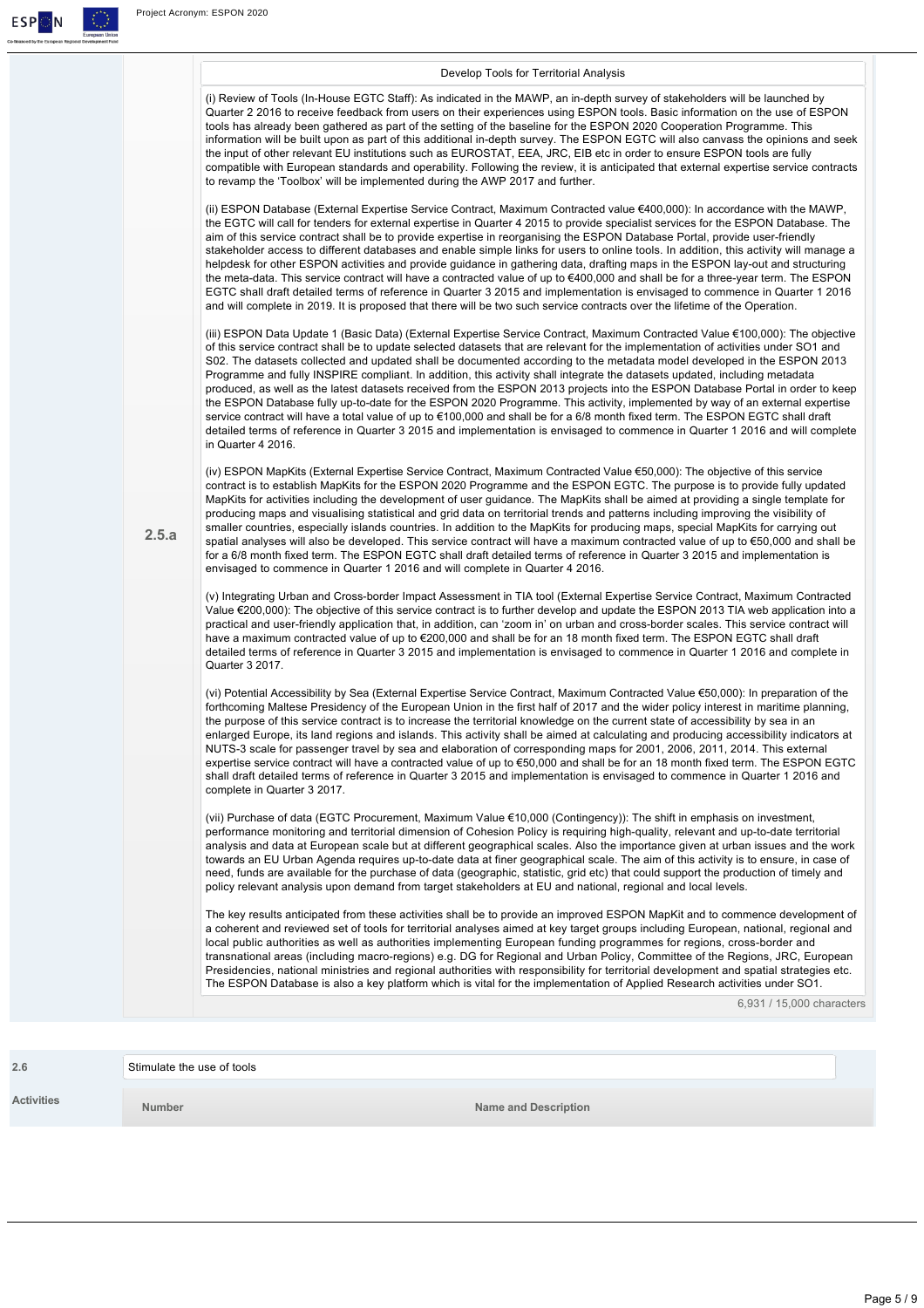

|       | Stimulate use of tools                                                                                                                                                                                                                                                                                                                                                                                                                                                                                                                                                                                                                                                                                         |
|-------|----------------------------------------------------------------------------------------------------------------------------------------------------------------------------------------------------------------------------------------------------------------------------------------------------------------------------------------------------------------------------------------------------------------------------------------------------------------------------------------------------------------------------------------------------------------------------------------------------------------------------------------------------------------------------------------------------------------|
|       | (i) Screening User Demand for Tailor-Made Macro-Regional Monitoring Tools (In-House EGTC Staff): The ESPON EGTC shall<br>initiate a stakeholder consultation process in Quarter 4 2015 to ascertain the level of demand from designated macro-regions<br>(Baltic, Danube, Adriatic-Ionian and Alpine Macro-Regions) and ETC and cross-border programmes for tailor-made territorial<br>monitoring tools customised to their specific policy and geographical context. The consultation process shall be completed by<br>Quarter 2 2016 and a full report included in the first Progress Report of 2016. The report shall inform the discussions between the<br>MC and EGTC on the preparation of the 2017 AWP. |
| 2.6.a | (ii) Guidance Sheets for ESPON tools (In-House EGTC Staff): The ESPON EGTC shall prepare a series of concise guidance<br>documents (Eight (8) in total) on all tools in order to further promote the ESPON toolbox and to facilitate the use of ESPON tools by<br>specific target groups. The Guidance Sheets shall be produced in order to contributed to the tools promotion events and facilitate<br>an increased use of the tools.                                                                                                                                                                                                                                                                         |
|       | (iii) Tool Promotion Events (In-House EGTC Staff & External Expertise Service Contract, Maximum Contracted Value €15,000<br>(Contingency)): The ESPON EGTC foresees a number of opportunities over the AWP 2015/2016 to promote and facilitate the use<br>of ESPON tools at events, workshops and seminars and working with other organisations such as Committee of the Regions. In<br>order to ensure the ESPON EGTC a total contingency budget of €15,000 has been set-aside in order to contract specialist external<br>expertise and technical knowledge to ensure the greatest uptake of ESPON tools at such events.                                                                                     |
|       | The key results anticipated from these activities shall be to commence systematic promotion and application of the tools, such as<br>the ESPON Database, TIA tools, etc towards target groups (e.g. DG for Regional and Urban Policy, Committee of the Regions,<br>JRC, European Presidencies, national ministries and regional authorities with responsibility for territorial development and spatial<br>strategies etc) and better uptake of ESPON data, indicators and maps in policy processes and documents e.g. Cohesion Reports<br>etc.                                                                                                                                                                |
|       | 2.201 / 15.000 characters                                                                                                                                                                                                                                                                                                                                                                                                                                                                                                                                                                                                                                                                                      |

| <b>Activities</b> | <b>Number</b> | <b>Name and Description</b>                                                                                                                                                                                                                                                                                                                                                                                                                                                                                                                                                                                                                                                                                                                                                                                                                                                                                                                                                                                                                                                                                                                                                                                                                                                                                                                                                                                                                                   |
|-------------------|---------------|---------------------------------------------------------------------------------------------------------------------------------------------------------------------------------------------------------------------------------------------------------------------------------------------------------------------------------------------------------------------------------------------------------------------------------------------------------------------------------------------------------------------------------------------------------------------------------------------------------------------------------------------------------------------------------------------------------------------------------------------------------------------------------------------------------------------------------------------------------------------------------------------------------------------------------------------------------------------------------------------------------------------------------------------------------------------------------------------------------------------------------------------------------------------------------------------------------------------------------------------------------------------------------------------------------------------------------------------------------------------------------------------------------------------------------------------------------------|
|                   |               | European Outreach Events                                                                                                                                                                                                                                                                                                                                                                                                                                                                                                                                                                                                                                                                                                                                                                                                                                                                                                                                                                                                                                                                                                                                                                                                                                                                                                                                                                                                                                      |
|                   |               | (i) Organise and host an ESPON Seminar during the Luxembourgish Presidency of the EU (Quarter 4 2015) (Luxembourg)<br>(ESPON EGTC Staff/External Expertise Service Contract, Maximum Contracted Value €30,000)                                                                                                                                                                                                                                                                                                                                                                                                                                                                                                                                                                                                                                                                                                                                                                                                                                                                                                                                                                                                                                                                                                                                                                                                                                                |
|                   |               | (ii) Organise and host a Workshop on a theme (to be determined) related to the Dutch Presidency (Quarter 2 2016) (ESPON EGTC<br>Staff/External Expertise Service Contract, Maximum Contracted Value €15,000)                                                                                                                                                                                                                                                                                                                                                                                                                                                                                                                                                                                                                                                                                                                                                                                                                                                                                                                                                                                                                                                                                                                                                                                                                                                  |
|                   |               | (iii) Webinar training on ESPON tools (Quarter 1/2 2016) (In-house ESPON EGTC Staff)                                                                                                                                                                                                                                                                                                                                                                                                                                                                                                                                                                                                                                                                                                                                                                                                                                                                                                                                                                                                                                                                                                                                                                                                                                                                                                                                                                          |
|                   |               | (iv) Organise and host an ESPON seminar during the Dutch Presidency of the EU (Quarter 3 2016) (Netherlands) (EGTC<br>Staff/External Expertise Service Contract, Maximum Contracted Value €30,000)                                                                                                                                                                                                                                                                                                                                                                                                                                                                                                                                                                                                                                                                                                                                                                                                                                                                                                                                                                                                                                                                                                                                                                                                                                                            |
|                   |               | (v) Organise and host an ESPON seminar during the Slovakian Presidency of the EU (Quarter 4 2016) (Slovakia) (EGTC<br>Staff/External Expertise Service Contract, Maximum Contracted Value €30,000)                                                                                                                                                                                                                                                                                                                                                                                                                                                                                                                                                                                                                                                                                                                                                                                                                                                                                                                                                                                                                                                                                                                                                                                                                                                            |
|                   |               | In addition to the activities implemented directly, ESPON EGTC staff will be active in ensuring outreach at different occasions and<br>events, in particular upon invitation. In 2015/16 the ESPON EGTC is currently scheduled (as of 28th July 2015) to participate and<br>speak in the following external events:                                                                                                                                                                                                                                                                                                                                                                                                                                                                                                                                                                                                                                                                                                                                                                                                                                                                                                                                                                                                                                                                                                                                           |
|                   | 2.7.a         | • Committee of the Regions workshop on Future Cohesion Policy, Brussels (July 2015)<br>• AESOP Conference, Prague (July 2015)<br>• European Regional Studies Association Congress, Lisbon (August 2015)<br>• Committee of the Regions Bureau Meeting on Cross-border cooperation, Luxembourg (September 2015)<br>• Conference 25years of INTEREG Luxembourg (September 2015)<br>• RED Conference on Rural Areas (September 2015)<br>. Committee of the Regions Workshop on policy learning and transfer in EU Cohesion Policy, Brussels (September 2015)<br>• Conference "Nordic Edge - Smarter Cities, Smarter Home", Stavanger, Norway (September 2015)<br>• Committee of the Regions Workshop on Future Cohesion Policy (October 2015)<br>• European Lecture at Central European University, Budapest (October 2015)<br>• Joint workshop with the EC DG Regio at the Open Days, Brussels (October 2015)<br>• Joint workshop with ETC Programmes at the Open Days, Brussels (October 2015)<br>• Session at the RSA workshop at the Open Days, Brussels (October 2015)<br>• Session at the RSA Conference in Graz (April 2016)<br>• Workshops at the Open Days, Brussels (October 2016)<br>Further ad hoc requests for participation at events will occur throughout 2015/2016. The EGTC will evaluate each request for<br>feasible participation and allocate staff as appropriate as part of ongoing operational management. Staff costs for travelling to |
|                   |               | events will be covered by the travel budget line.<br>2,616 / 15,000 characters                                                                                                                                                                                                                                                                                                                                                                                                                                                                                                                                                                                                                                                                                                                                                                                                                                                                                                                                                                                                                                                                                                                                                                                                                                                                                                                                                                                |

Page 6 / 9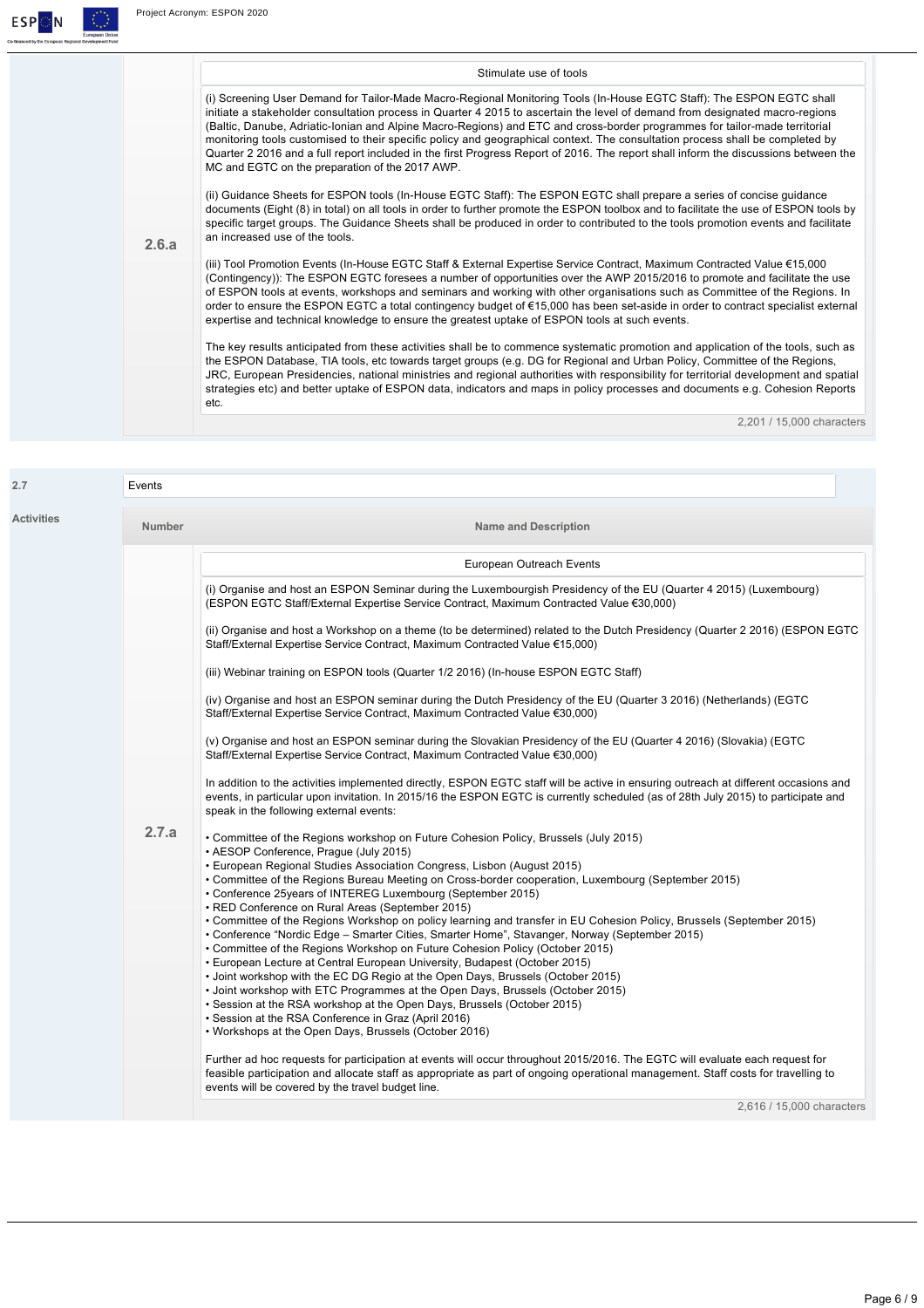

| <b>Number</b> |       | <b>Name and Description</b>                                                                                                                                                                                                                                                                                                                                                                                                                                                                                                                                                                                                                                                                                                                                                                                                                                                                                                                                                                                                                                |  |  |  |  |
|---------------|-------|------------------------------------------------------------------------------------------------------------------------------------------------------------------------------------------------------------------------------------------------------------------------------------------------------------------------------------------------------------------------------------------------------------------------------------------------------------------------------------------------------------------------------------------------------------------------------------------------------------------------------------------------------------------------------------------------------------------------------------------------------------------------------------------------------------------------------------------------------------------------------------------------------------------------------------------------------------------------------------------------------------------------------------------------------------|--|--|--|--|
|               |       | <b>Transnational Outreach Project</b>                                                                                                                                                                                                                                                                                                                                                                                                                                                                                                                                                                                                                                                                                                                                                                                                                                                                                                                                                                                                                      |  |  |  |  |
|               |       | Launch Transnational Outreach Project (External Expertise Service Contract, Maximum Contracted Value €1,400,000)                                                                                                                                                                                                                                                                                                                                                                                                                                                                                                                                                                                                                                                                                                                                                                                                                                                                                                                                           |  |  |  |  |
|               |       | The ESPON EGTC will launch a call for tender for a three-year external expertise service contract for trans-national outreach<br>activities, to include the organisation and hosting of events and the production of ancillary publications. This activity will represent a<br>major boost of transnational outreach and uptake. The clear objective of this activity shall be to fully harness local, regional and<br>national knowledge, provide for a European territorial perspective and more consistently and effectively promote ESPON<br>knowledge at trans-national, national and sub-national scales. Events will be targeted stakeholders at the local, regional and<br>national level and to serve as a meeting place for scientific evidence on European territorial development and the perception of<br>territorial development at a local level. Journalists should also be involved to support communication in some cases with a media<br>presence in newspapers, TV, radio or blogs. The following are among the key results envisaged: |  |  |  |  |
|               |       | . Wider outreach and dissemination of ESPON results, especially the results of the most recent applied research, targeted<br>analyses and tools.                                                                                                                                                                                                                                                                                                                                                                                                                                                                                                                                                                                                                                                                                                                                                                                                                                                                                                           |  |  |  |  |
|               |       | . Increased capitalisation of ESPON results on a transnational/national level.<br>• Stronger foundation of a European perspective to territorial development<br>• Better informed and involved local level stakeholders, policymakers and practitioners.                                                                                                                                                                                                                                                                                                                                                                                                                                                                                                                                                                                                                                                                                                                                                                                                   |  |  |  |  |
|               |       | . Wider reach of "non-SPATIALists", wider semi-professional or non-professional public with ESPON results.<br>• Support of a territorial dimension in based on territorial evidence related to current policy and political discussions.<br>. Useful short, easy-to-understand information material on key messages, some translated into local languages.<br>. Local information events for the wider public, to give an insight into Europe through ESPON territorial evidence.<br>• Targeted stakeholder workshops and tailored workshops to reflect on relevant, demanded transnational/national topics with the<br>help of ESPON results.                                                                                                                                                                                                                                                                                                                                                                                                             |  |  |  |  |
|               |       | • Transnational workshops with a focus on specific topics customised for macro-regions, ETC and cross-border programmes.<br>. Digital communication integrated with the ESPON Outreach Strategy and outreach activities, sharing the platform to spread<br>ESPON to a wider audience.                                                                                                                                                                                                                                                                                                                                                                                                                                                                                                                                                                                                                                                                                                                                                                      |  |  |  |  |
|               | 2.7.b | The Transnational Outreach project shall in principle ensure tailor-made outreach activities in all parts of Europe. It is envisaged in<br>the Outreach Strategy that the transnational outreach activities will be a complementary component to the outreach carried through<br>by the ESPON EGTC. The external expertise to be contracted will therefore be asked to deliver events etc. upon demand from the<br>ESPON EGTC within a so-called framework contract.                                                                                                                                                                                                                                                                                                                                                                                                                                                                                                                                                                                       |  |  |  |  |
|               |       | Inspired by the successful ECP project "ESPONontheRoad", that this service contract will address support activities in the<br>European territory by defined in regional groupings covering north-east-west-south and organize by at least 30 outreach events<br>over the lifetime of the project. The events will normally be workshops or seminars or similar, however, other type of events shall<br>also be optional as well the use of digital communication measures and other means in order to reach the envisaged audience<br>and outreach effect.                                                                                                                                                                                                                                                                                                                                                                                                                                                                                                 |  |  |  |  |
|               |       | The specific events, and in particular their thematic focus, are not possible to specify up front. This will need to be developed over<br>time in cooperation with the ECP network. This collaboration will be crucial for the ESPON EGTC to order the most effective<br>transnational outreach activities from the service provider. The purpose of these activities, to directly link ESPON evidence to                                                                                                                                                                                                                                                                                                                                                                                                                                                                                                                                                                                                                                                  |  |  |  |  |

national and regional policy processes which are specific to individual countries, and to highlight the wider transnational context, shall be achieved in this way. Regional and local actors as well as national representatives are therefore the main target groups, which also explain the need for including the delivery of translations in the contract for this project.

As mentioned above, the most appropriate way to implement a service contract on Transnational Outreach is considered to be a framework contract giving the necessary flexibility to ask for the most effective activities tailored to the transnational context. The ECP network will be very important in giving advice on the most appropriate themes and activities to implement. Communication with and involvement of ECP network is formally the responsibility of the MA. However, the EGTC intends to make full use of the platform for exchange offered in ECP meetings and at the first occasion agree on the collaboration modus and direct channels of communication between the ECP network and the ESPON EGTC. At this meeting the first step shall be taken in relation to cooperating with the ECP network in accordance with the Outreach Strategy.

The selected service provider will be contracted by and communicate with the ESPON EGTC in relation to the contract implementation. However, when it comes to the carrying through of concrete events in particular places the relevant ECP member is envisaged to be fully involved together with the responsible project expert of the ESPON EGTC in the process of guiding the event to success. The contract logic to be applied is well known by the ESPON EGTC and gives the possibility to stop ordering services in case of non-satisfactory deliveries. The need for a test phase is therefore not seen necessary in this case.

It is anticipated that the initial call for tenders will be launched in Quarter 1 2016 and implementation will commence in Quarter 2/3 of 2016 and run for three years. The project is proposed to be followed by a PST to give policy advice to the implementation.

5,850 / 15,000 characters

| 2.8               | Publications  |                             |
|-------------------|---------------|-----------------------------|
| <b>Activities</b> | <b>Number</b> | <b>Name and Description</b> |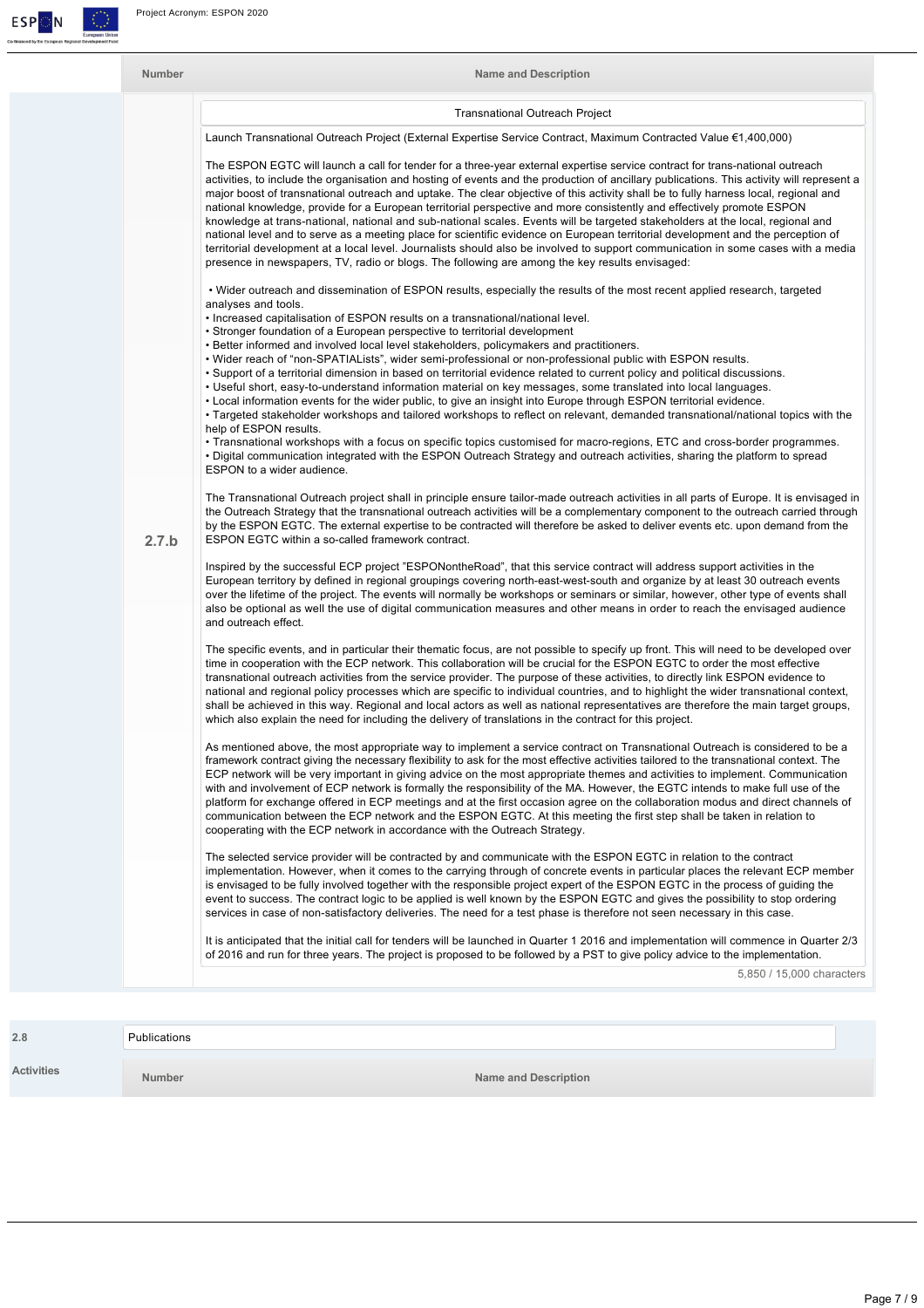

#### **3. Foreseen outputs achievement (completed activities)**

| <b>Output Indicator</b>                                          | Quantification |
|------------------------------------------------------------------|----------------|
| OI01 Number of applied research outputs (Unit: Number)           | 0              |
| OI02 Number of targeted analysis (Unit: Number)                  | 0              |
| OI03 Number of thematic focus papers (Unit: Number)              | $\overline{7}$ |
| OI04 Number of ESPON tools maintained and created (Unit: Number) | $\mathbf 0$    |
| OI05 Number of ESPON outreach events (Unit: Number)              | 5              |
| OI06 Number of ESPON outreach publications (Unit: Number)        | $\overline{7}$ |
| OI07 Number of Territorial Observations/Reports (Unit: Number)   | $\mathbf 0$    |
| OI08 N/A (Unit: N/A)                                             | $\mathbf 0$    |

#### **4. Management and Implementation**

**Management and implementation** The management and implementation of the AWP 2015/16 will take advantage of the general management and institutional arrangement of the ESPON EGTC as described in the MAWP, Part D. During the implementation of the AWP 2015/16 work and progress will still be made in completing the ESPON EGTC management and administrative setting. Here, the recruitment of the envisaged internal staff will be complete by early 2016 as mentioned in the MAWP (see D.1 and D.2).

> However, the fact that the majority of staff both in terms of content and outreach and in terms of management and administration is very experienced, including mostly senior staff from the ESPON 2013 programme, The ESPON EGTC will ensure an Operation implementation providing for correct and efficient achievement of the objectives and activities proposed for the AWP 2015/16.

> > 841 / 7,500 characters

#### **5. Evaluation**

**Evaluation** The ESPON MA is currently in the process of establishing the baseline for the ESPON 2020 CP results indicators. According to the 'Action Plan for Setting the Baselines and Targets for the ESPON 2020 Results Indicators' the baseline will be finalised and approved by the European Commission in Quarter 3/4 2015.

> Once the baseline is established, the ESPON EGTC will immediately implement a plan of action for 2015/2016 for evaluating progress in achieving the results as set out Tables 3 of the ESPON 2020 CP. The ESPON EGTC's full proposals for evaluating and reporting on monitoring indicators and the performance of the Operation are set out in section C.9 of the MAWP. A staff member shall be assigned to coordinating this task.